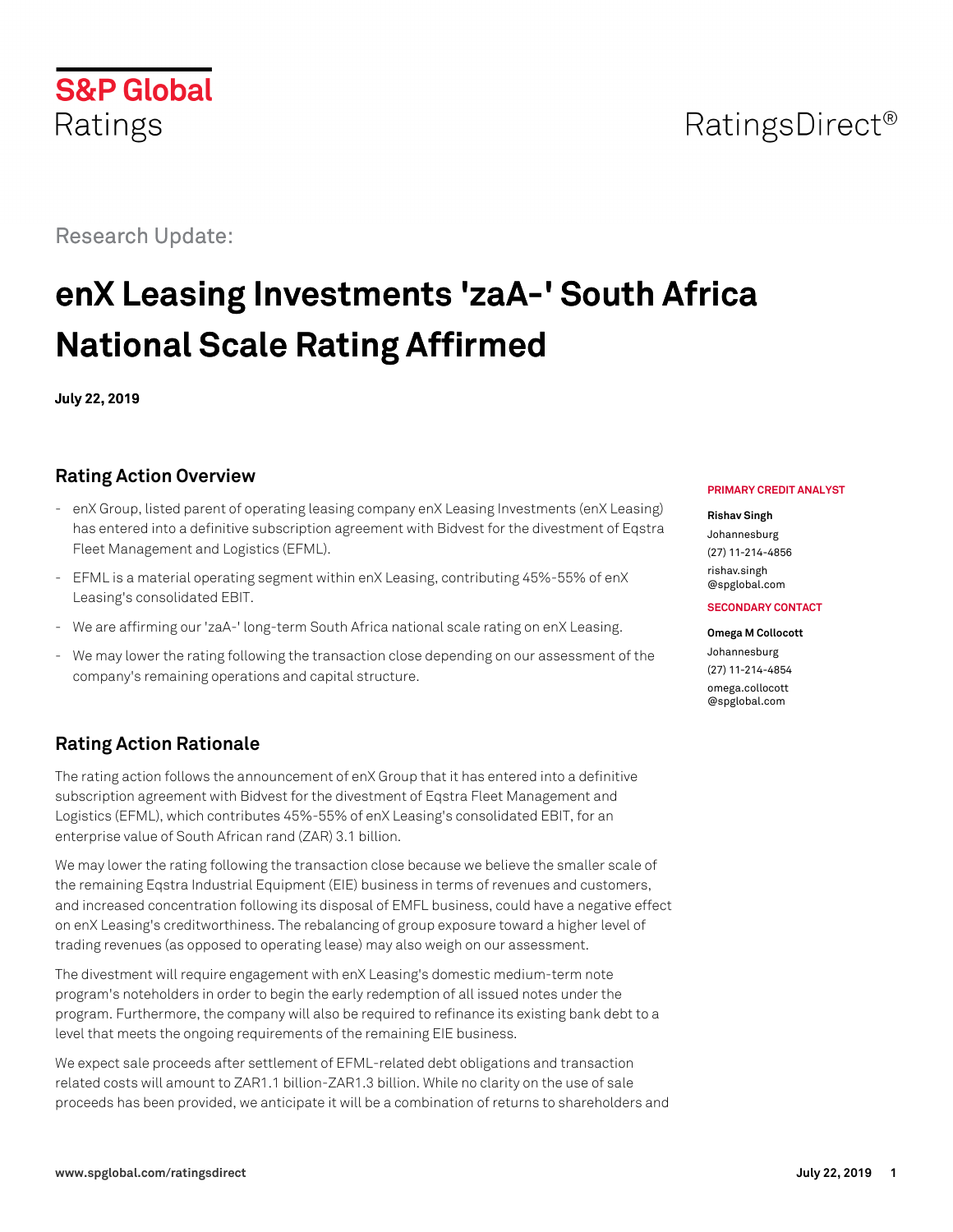reinvestement in remaining business segments.

While the transaction proceeds could be used to deleverage the remaining businesses, this appears to be less likely, given that management considers the current leverage level within EIE to be optimal. As such, while debt repayment could improve financial leverage, we anticipate that the overall effect of the divestitures will result in credit metrics commensurate with a lower rating.

We assess enX Leasing's liquidity as adequate. We expect the company's sources of liquidity will exceed uses of liquidity for the upcoming 12 months by at least 1.2x as of June 1, 2019. We note that enX Leasing has flexibility to cut capital expenditure (capex) in a downturn, as it has done in the past. We expect the group will continue to rely on projected cash generation and access to adequate funding sources for its requirements. enX Leasing's successful bond issuances in May and June 2019 indicate there is appetite from debt capital markets.

For the 12 months started June 1, 2019, we calculate that enX Leasing has the following principal liquidity sources:

- Cash and cash equivalents of ZAR161 million.
- Committed undrawn credit lines of ZAR650 million maturing beyond 12 months.
- Forecast cash funds from operations (FFO) of about ZAR1.75 billion.
- Working capital inflows of ZAR190 million.

For the same period, we calculate the following principal liquidity uses:

- Debt maturities of about ZAR340 million.
- Capex of about ZAR1.6 billion–ZAR1.9 billion.

We note that if we consider the 15 month period from June 1, 2019, debt maturities total ZAR660 million.

We could affirm the rating on enX Leasing if the transaction does not close, and the company maintains adequate liquidity and its weighted average credit metrics remain in line with our expectations, specifically FFO to debt above 30% and EBIT interest coverage above 1.3x. We could also affirm the rating if the transaction closes and proceeds are deployed in deleveraging, such that reduced scale and diversification are compensated by a sustainable reduction in enX Leasing's financial risk metrics.

The company's chosen funding strategy exposes it to larger single-debt maturities, so there is a greater mismatch between asset run-offs and debt maturities than usual for industry peers. A change in the capital structure to better reflect global industry norms and improve asset-liability matching could also support the current rating

We could lower the rating once the transaction closes, as a result of the company's smaller scale and lesser diversification. We could also lower the rating if the transaction does not close, leading to elevated refinancing risk on the company's existing capital structure. For example, rating pressure could also emerge if liquidity levels reduce, with sources covering uses by less than 1.2x.

We expect to reassess the rating level once the transaction has concluded. The company expects transaction closing to occur in late 2019 or early 2020.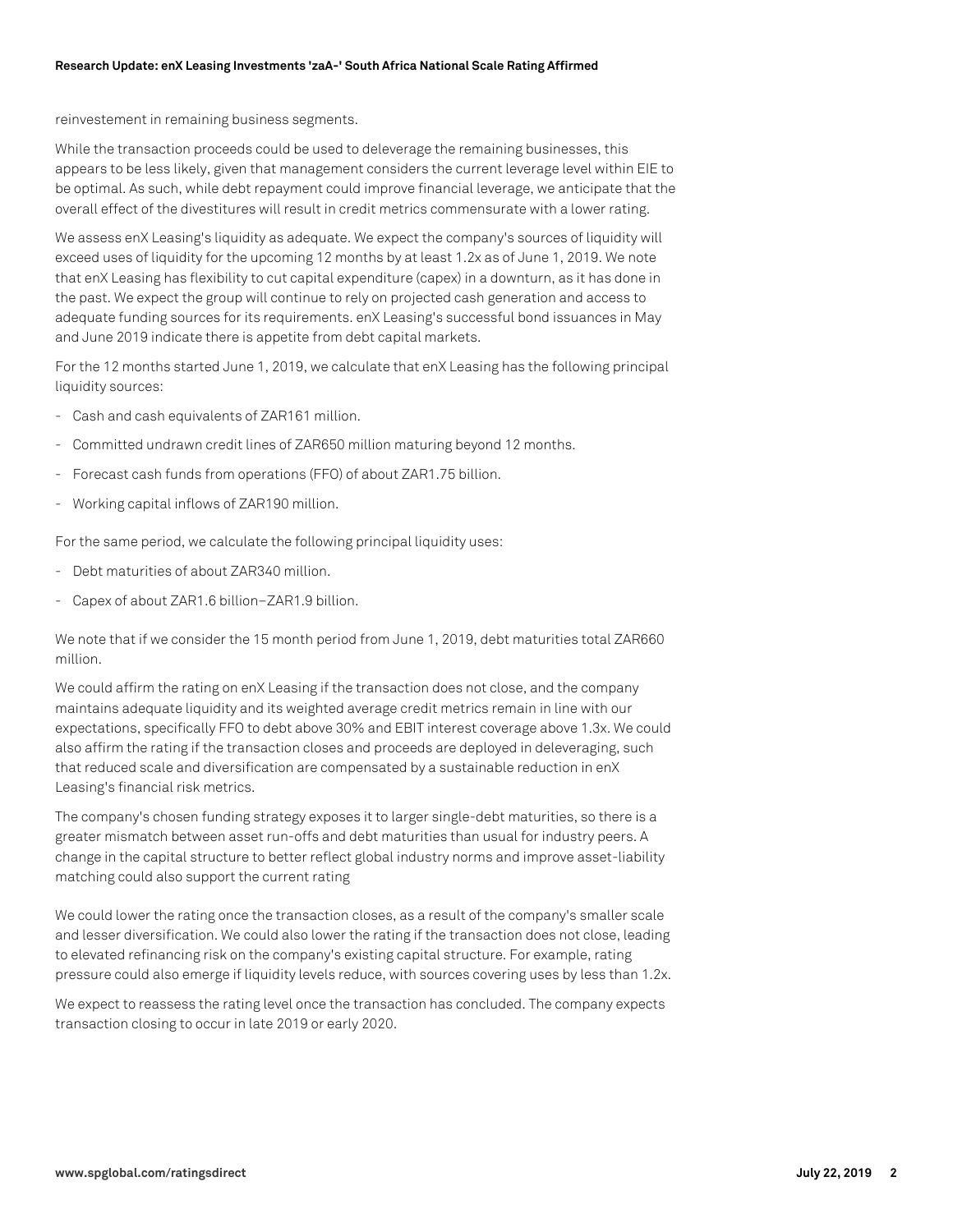### **Related Criteria**

- General Criteria: Group Rating Methodology, July 1, 2019
- Criteria | Corporates | General: Corporate Methodology: Ratios And Adjustments, April 1, 2019
- General Criteria: Methodology For National And Regional Scale Credit Ratings, June 25, 2018
- Criteria | Corporates | Industrials: Key Credit Factors For The Operating Leasing Industry, Dec. 14, 2016
- Criteria | Corporates | General: Methodology And Assumptions: Liquidity Descriptors For Global Corporate Issuers, Dec. 16, 2014
- Criteria | Corporates | General: Corporate Methodology, Nov. 19, 2013
- General Criteria: Country Risk Assessment Methodology And Assumptions, Nov. 19, 2013
- General Criteria: Methodology: Industry Risk, Nov. 19, 2013
- General Criteria: Methodology: Management And Governance Credit Factors For Corporate Entities, Nov. 13, 2012
- General Criteria: Use Of CreditWatch And Outlooks, Sept. 14, 2009

### **Related Research**

- enX Leasing Investments 'zaA-' South Africa National Scale Rating Affirmed, Nov. 6, 2018

# **Ratings List**

#### **Ratings Affirmed**

**enX Leasing Investments (Pty) Ltd.** Issuer Credit Rating South Africa National Scale zaA-/--/--

# **Regulatory Disclosures**

- Primary Credit Analyst: Rishav Singh, Associate
- Rating Committee Chairperson: G.Andrew Stillman
- Date initial rating assigned: Sept. 20, 2018
- Date of previous review: Nov. 6, 2018

## **Disclaimers**

This rating has been determined by a rating committee based solely on the committee's independent evaluation of the credit risks and merits of the issuer or issue being rated in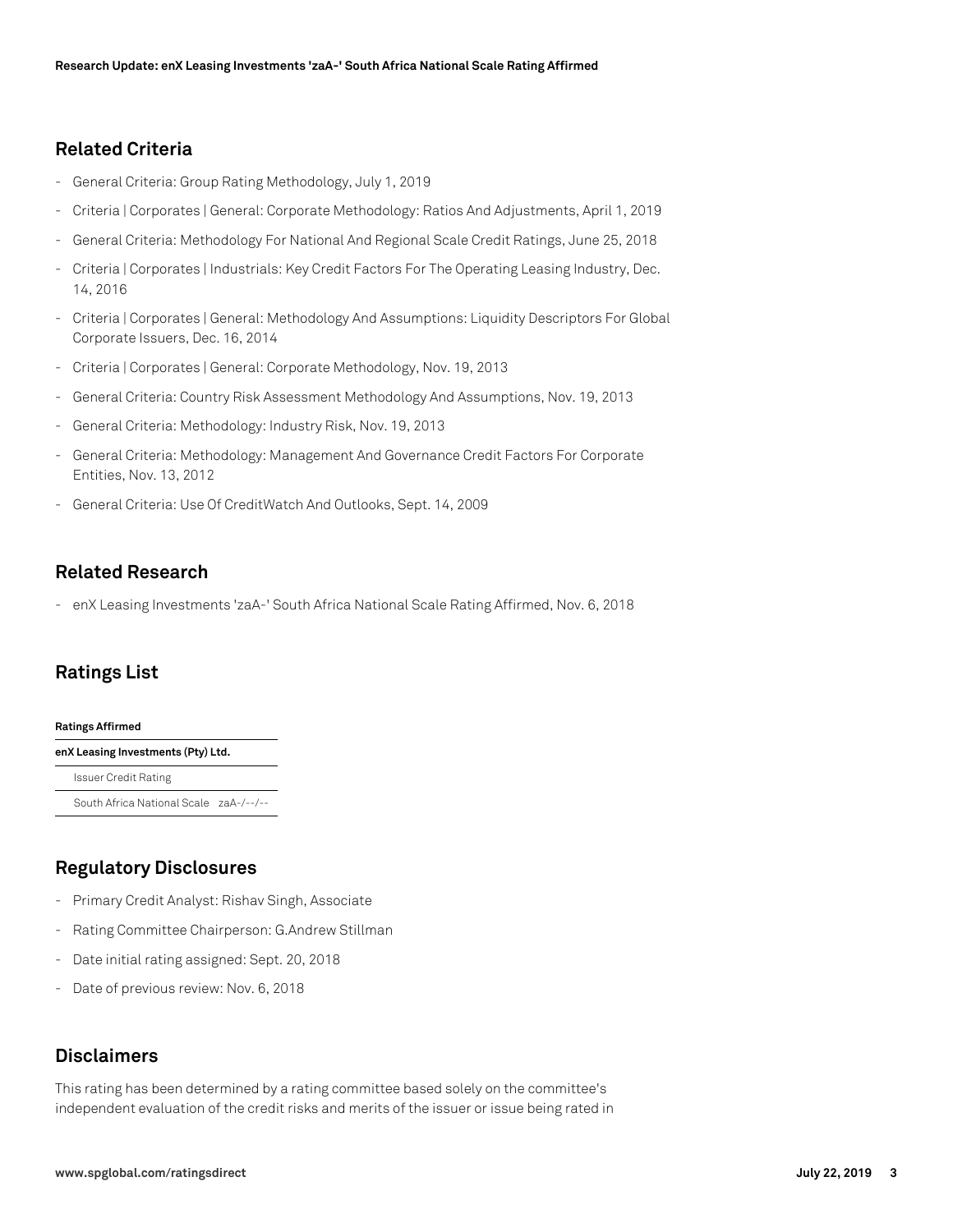accordance with S&P Global Ratings published criteria and no part of this rating was influenced by any other business activities of S&P Global Ratings.

This credit rating is solicited. The rated entity did participate in the credit rating process. S&P Global Ratings did have access to the accounts, financial records and other relevant internal, non-public documents of the rated entity or a related third party. S&P Global Ratings has used information from sources believed to be reliable but does not guarantee the accuracy, adequacy, or completeness of any information used.

Materials Used In The Credit Rating Process: Sufficient information in general consists of both (i) financial statements that describe the Issuer's financial condition, results of operations and cash-flows, and (ii) a description of the activities and obligations of the entity including of its governance and legal structure.

This credit rating was disclosed to the rated entity or related third party before being issued.

S&P Global Ratings' regulatory disclosures (PCRs) are published as of a point-in-time, which is current as of the date a Credit Rating Action was last published. S&P Global Ratings updates the PCR for a given Credit Rating to include any changes to PCR disclosures only when a subsequent Credit Rating Action is published. Thus, disclosure information in this PCR may not reflect changes to data within PCR disclosures that can occur over time subsequent to the publication of a PCR but that are not otherwise associated with a Credit Rating Action.

### **Glossary**

- Business risk profile: This measure comprises the risk and return potential for a company in the market in which it participates (its industry risk), the country risks within those markets, the competitive climate, the company's competitive advantages and disadvantages (its competitive position).
- Capital: The sum of equity and debt.
- Comparable rating analysis: This involves taking a holistic review of a company's stand-alone credit risk profile (SACP), because each of the subfactors that ultimately generate the SACP can be at the upper or lower end, or at the mid-point, of such a range. It may also touch upon the overall comparative assessment of an issuer in relation to its peers across industry and jurisdiction and may capture some factors not (fully) covered, such as a short operating track record, entities in transition, unusual structures, or contingent risk exposures.
- Competitive advantage: The strategic positioning and attractiveness to customers of the company's products or services, and the fragility or sustainability of its business model.
- Competitive position: Our assessment of a company's: competitive advantage; operating efficiency; scale, scope, and diversity; and profitability.
- Corporate Industry and Country Risk Assessment (CICRA): Derived by combining an issuer's country risk assessment and industry risk assessment.
- Country risk: This measures a country's influence on the overall credit risks for a rated company with regards to a country's economic, institutional and governance effectiveness, financial system, and payment culture/rule of law risks.
- Creditworthiness: Ability and willingness of a company to meet its debt and debt-like obligations; measured by assessing the level current and future resources relative to the size and timing of its commitments.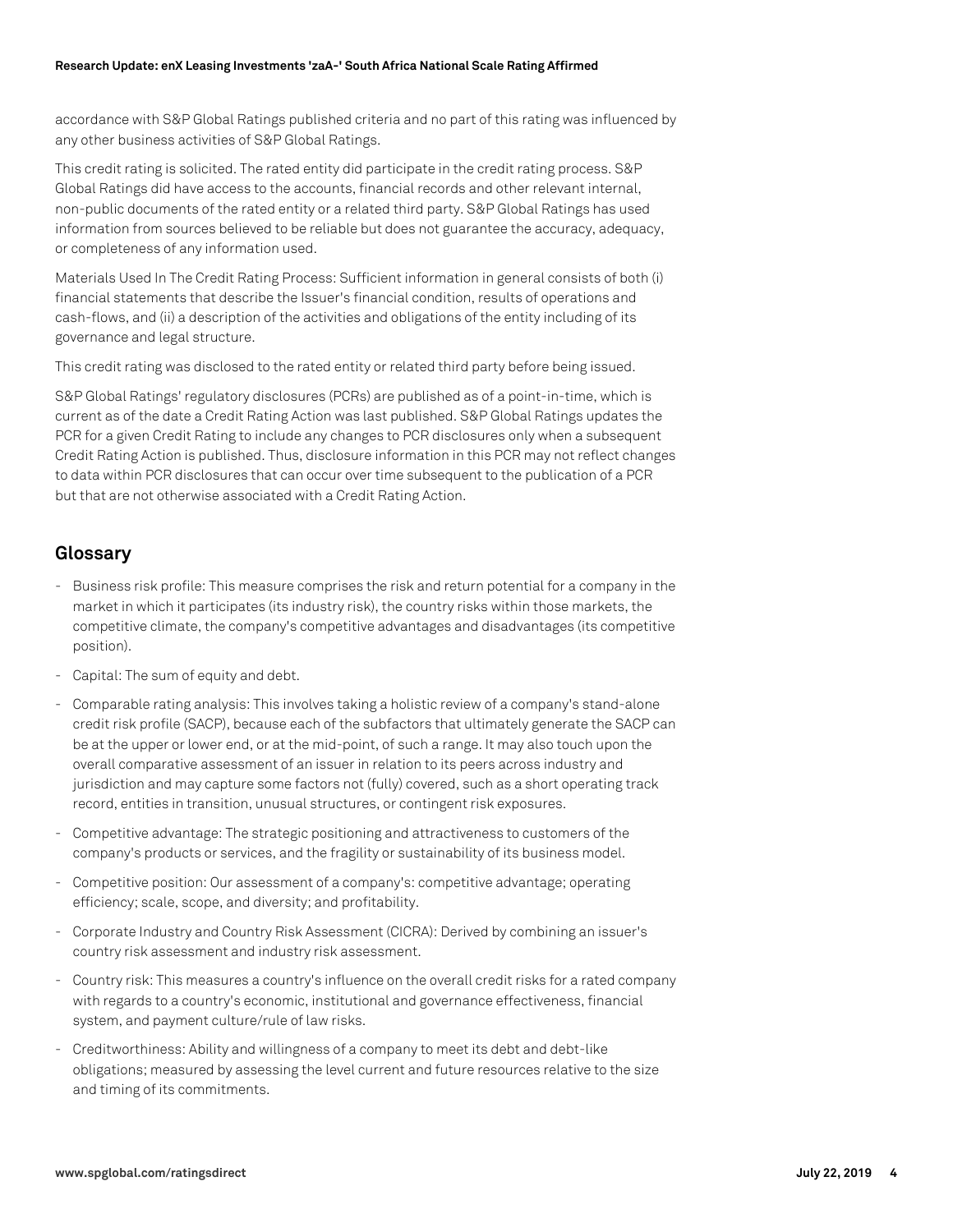#### **Research Update: enX Leasing Investments 'zaA-' South Africa National Scale Rating Affirmed**

- Diversification/portfolio effect: Applicable to conglomerates. An assessment of the extent to which an entity's multiple core business lines are correlated and whether each contributes a material source of earnings and cash flow.
- Earnings: Proxy for profit or surplus yielded by an entity after production and overhead costs have been accounted for in a given period.
- EBIT: This is earnings before interest and tax.
- Economies of scale: This is the cost advantage that arises with increased size or output of a product.
- Financial risk profile: This measure comprises our assessment of a company's cash flow/leverage analysis. It also takes into account the relationship of the cash flows the organization can achieve given its business risk profile. The measure is before assessing other financial drivers such as capital structure, financial policy, or liquidity.
- Free operating cash flow: Cash flow from operations minus capital expenditure.
- Funds from operations: EBITDA minus interest expense minus current tax.
- Group rating methodology: The assessment of the likelihood of extraordinary group support (or conversely, negative group intervention) that is factored into the rating on an entity that is a member of a group.
- Industry risk: This addresses the major factors that affect the risks that companies face in their respective industries.
- Issuer credit rating: This is a forward-looking opinion of an obligor's overall creditworthiness.
- Leverage: The level of a company's debt in relation to its earnings before interest, tax, depreciation, and amortization.
- Liquidity: This is the assessment of a company's monetary flows, assessed over a 12 to 24 month period. It also assesses the risk and potential consequences of a company's breach of covenant test, typically tied to declines in EBITDA.
- Management and governance: This addresses how management's strategic competence, organizational effectiveness, risk management, and governance practices shape the issuer's competitiveness in the marketplace, the strength of its financial risk management, and the robustness of its governance.
- Operating efficiency: The quality and flexibility of the company's asset base and its cost management and structure.
- Outlook: This is the assessment of the potential direction of a long-term issuer rating over the short to intermediate term (typically six months to two years).
- Profitability ratio: Commonly measured using return on capital and EBITDA margins, but can be measured using sector-specific ratios.
- Scale, scope, and diversity: The concentration or diversification of business activities.
- Stand-alone credit profile (SACP): S&P Global Ratings' opinion of an issue's or issuer's creditworthiness, in the absence of extraordinary intervention or support from its parent, affiliate, or related government or from a third-party entity such as an insurer.

Certain terms used in this report, particularly certain adjectives used to express our view on rating relevant factors, have specific meanings ascribed to them in our criteria, and should therefore be read in conjunction with such criteria. Please see Ratings Criteria at www.standardandpoors.com for further information. Complete ratings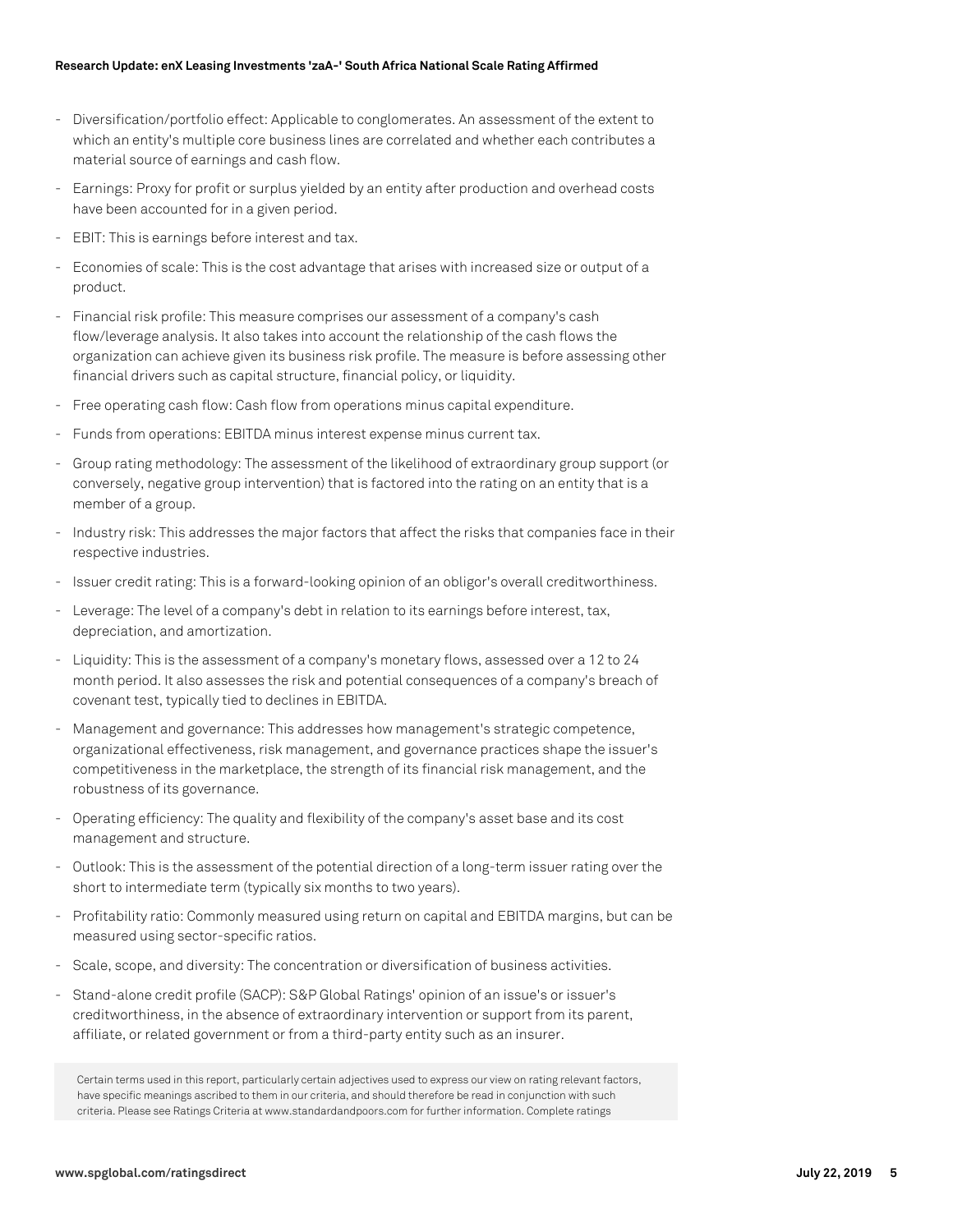#### **Research Update: enX Leasing Investments 'zaA-' South Africa National Scale Rating Affirmed**

information is available to subscribers of RatingsDirect at www.capitaliq.com. All ratings affected by this rating action can be found on S&P Global Ratings' public website at www.standardandpoors.com. Use the Ratings search box located in the left column. Alternatively, call one of the following S&P Global Ratings numbers: Client Support Europe (44) 20-7176-7176; London Press Office (44) 20-7176-3605; Paris (33) 1-4420-6708; Frankfurt (49) 69-33-999-225; Stockholm (46) 8-440-5914; or Moscow 7 (495) 783-4009.